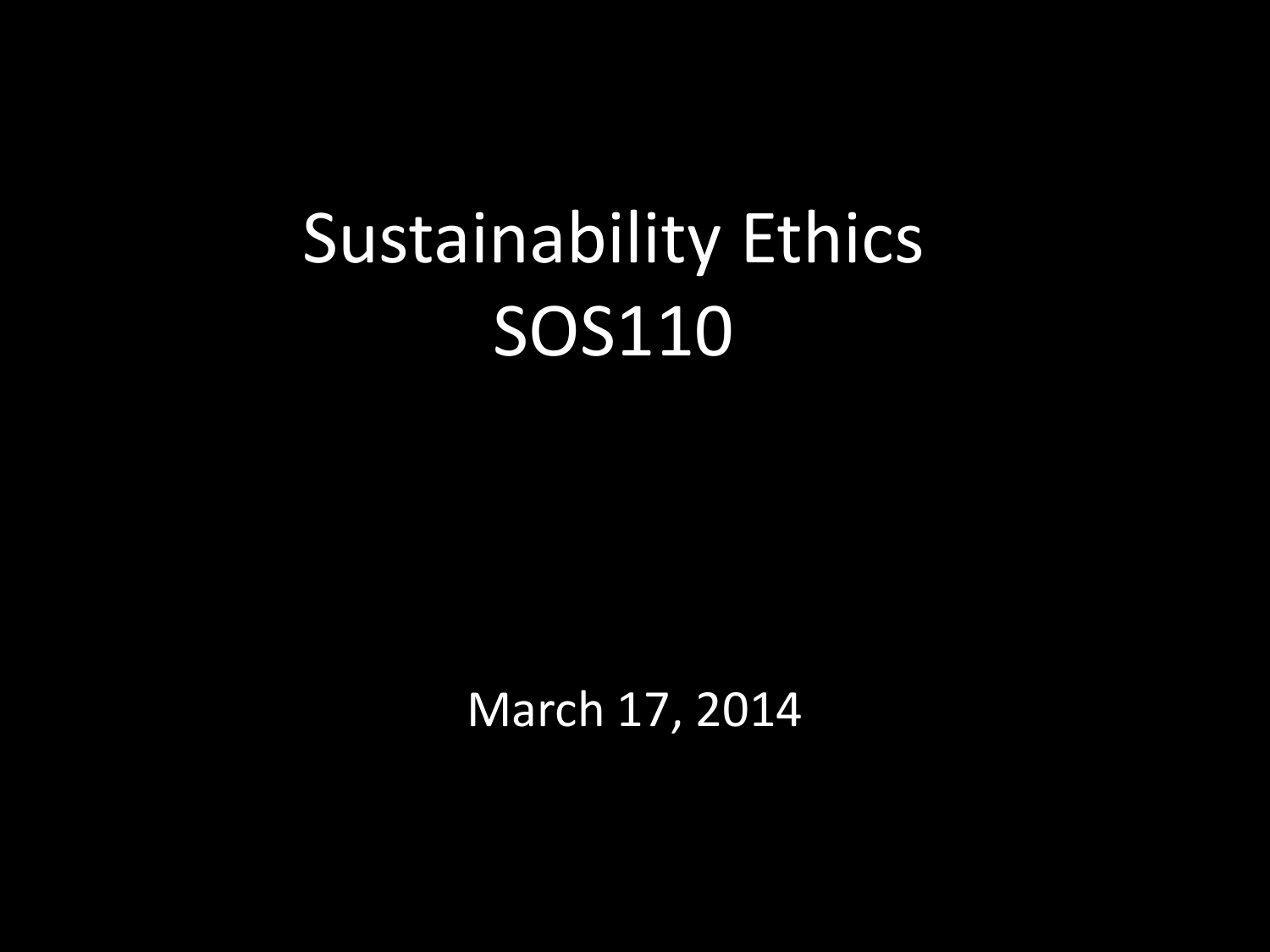## Introduction to Ethics

What is ethics?

- study of right or wrong
- laws of generalizable moral reasoning exists (code of conduct)
- Learn from case studies of moral failure
- Individual scale!

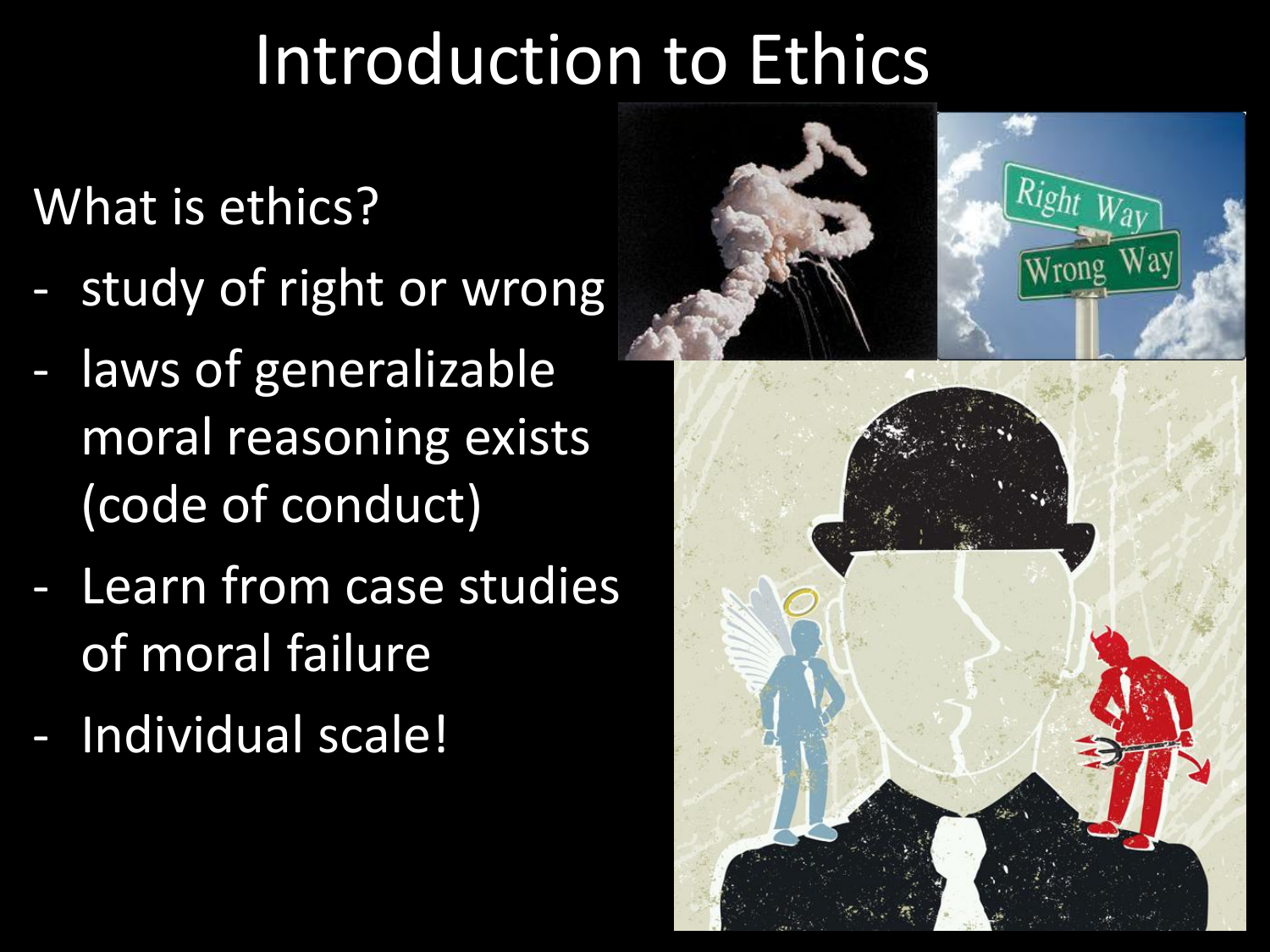# Sustainability Ethics

What you do at the individual scale is often not enough in sustainability!

- Asks what is right or wrong at the **group** or system scale (i.e., context matters!)
- For example: Norms, or what is accepted by society as right or wrong, influence individual behavior (e.g., eating insects)
- Also, institutions impact behavior (e.g., religion, legal systems, the media, art, culture, economic system, etc.)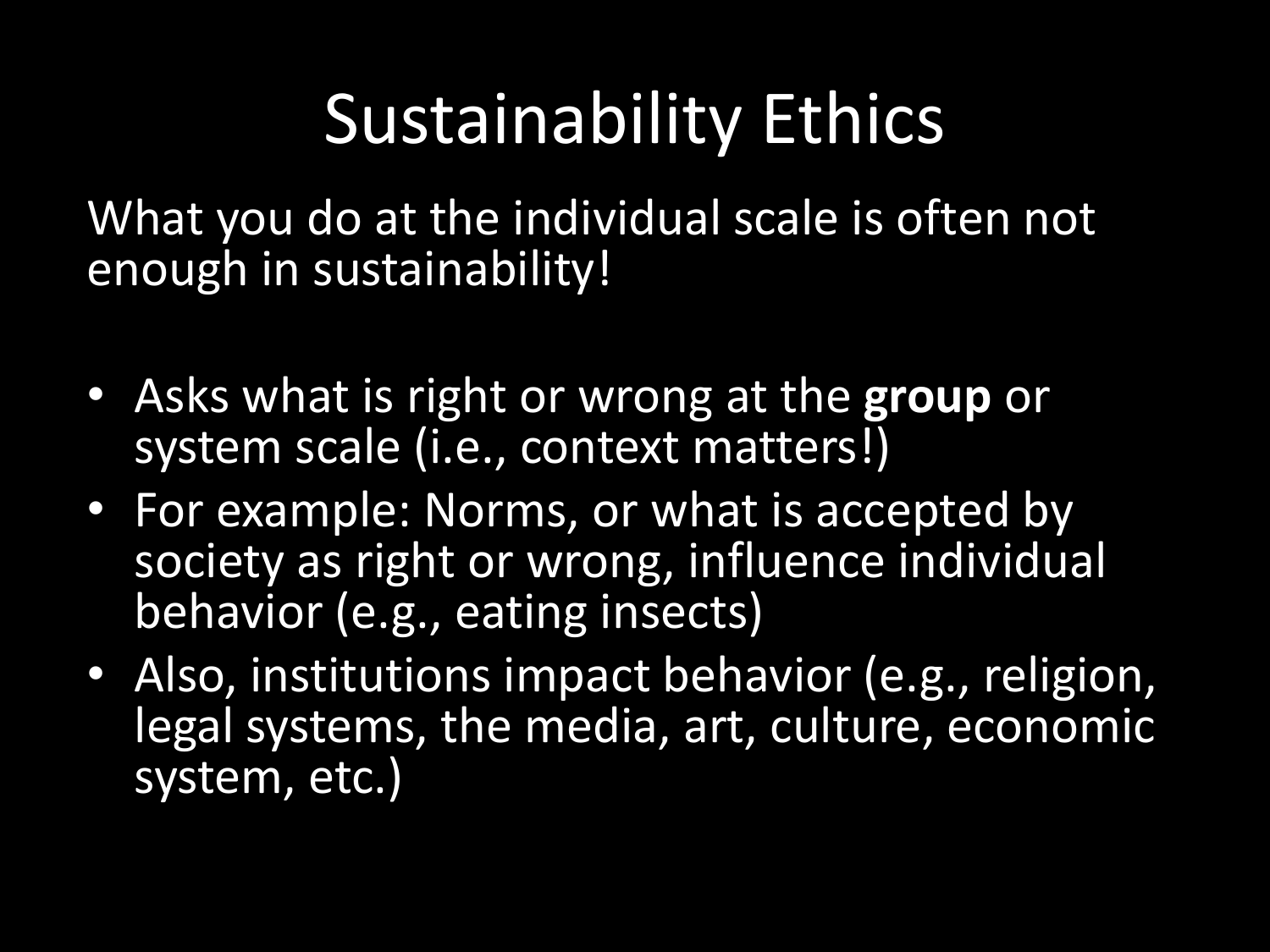# Sustainability Ethics, Continued

### • More complex!

- At the group or societal scale, the 'Right action' may be determined by the majority or leaders of a group

- Groups can succeed in cooperating if they can:
	- Communicate with each other
	- Identify strongly with each other (oppose other groups)
	- Reciprocate with each other (punish or reward)
	- Feel consequences of failing to cooperate
- There are particular sustainability related dilemmas that inhibit cooperation among groups…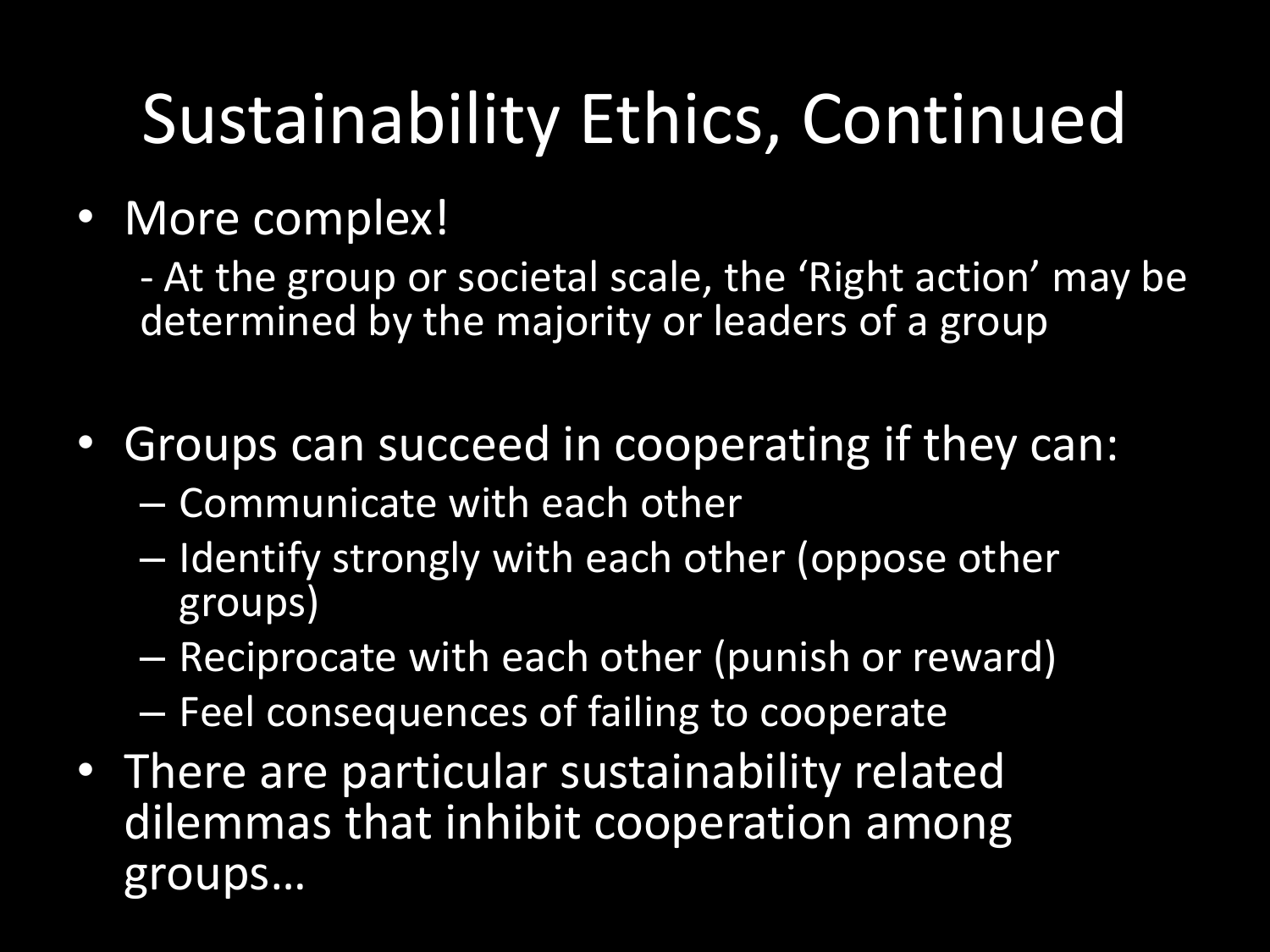### Dilemmas of Sustainability Ethics:

- 1. Intergenerational Equity
- 2. Moral Luck
- 3. Weak vs. Strong Sustainability
- 4. Environmental Externalities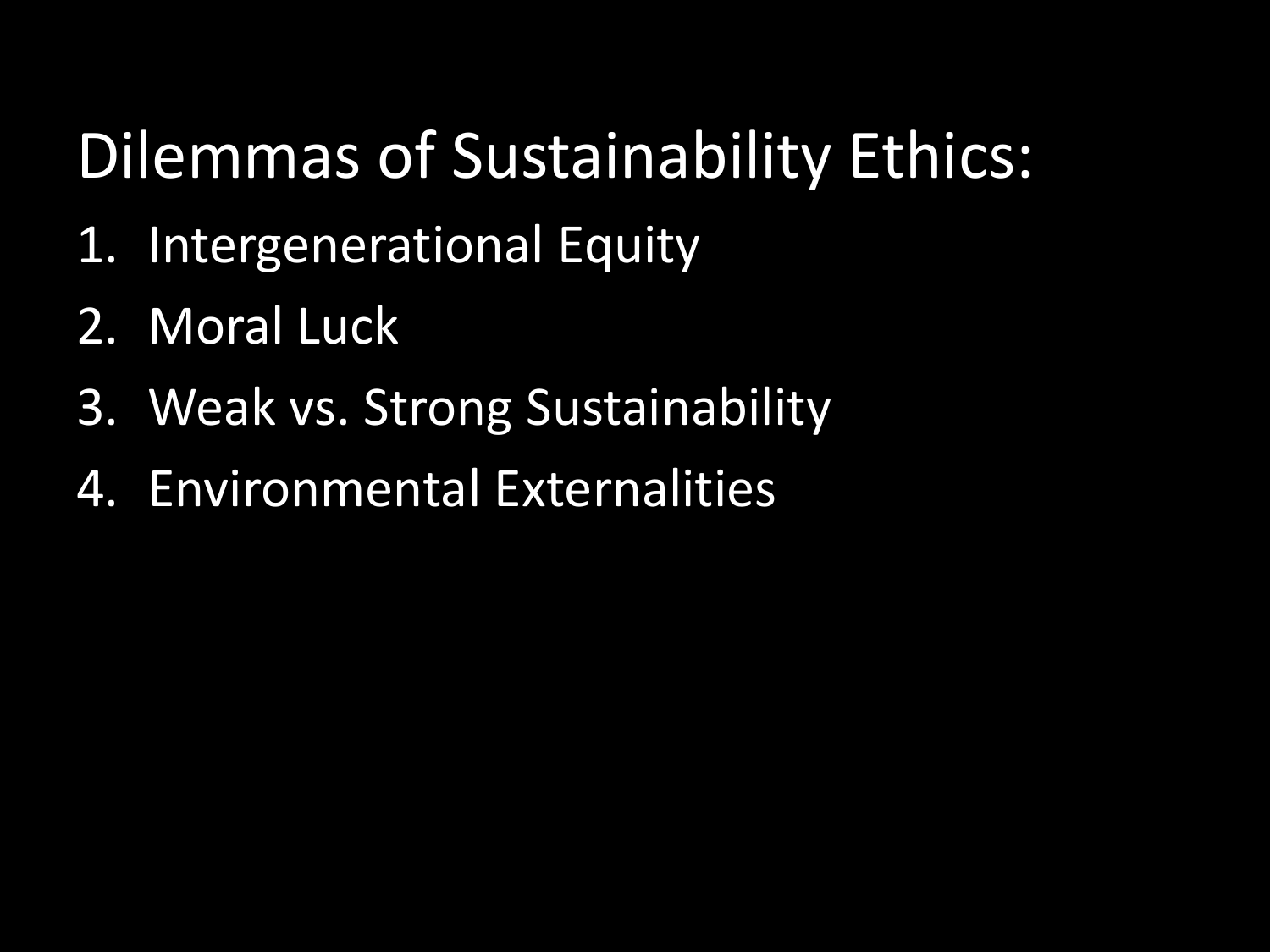# 1) Intergenerational Equity

- Equity, or fairness, among multiple generations
- What, if anything, does the present generation owe the future?
- Challenge of delayed gratification…
- http://youtu.be/jVQ8biAVeU0

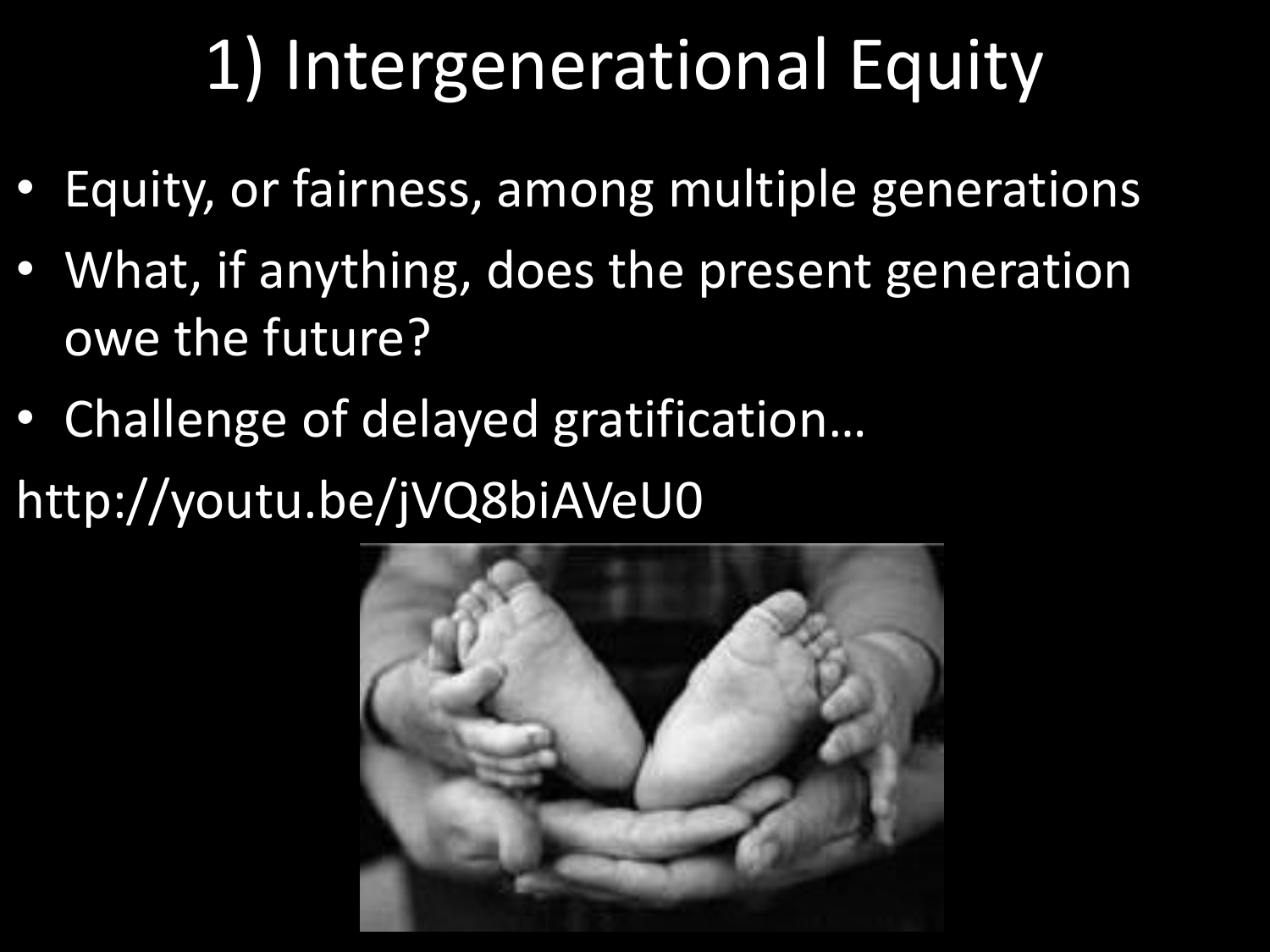# 2) Moral Luck

- 
- Moral luck is a distinctive way of thinkin the about the relation between luck and responsibility.
	- Luck plays a role in moral development
	- A good life requires fortune-dependent goods (health, friends, \$)
- Principle: We are only morally responsible for factors that we can control
- Result: adverse out[c](https://www.youtube.com/watch?feature=player_embedded&v=cbcGbflpFzI)omes might result from even the best intentions.
- [https://www.youtube.com/watch?feature=player\\_e](https://www.youtube.com/watch?feature=player_embedded&v=cbcGbflpFzI)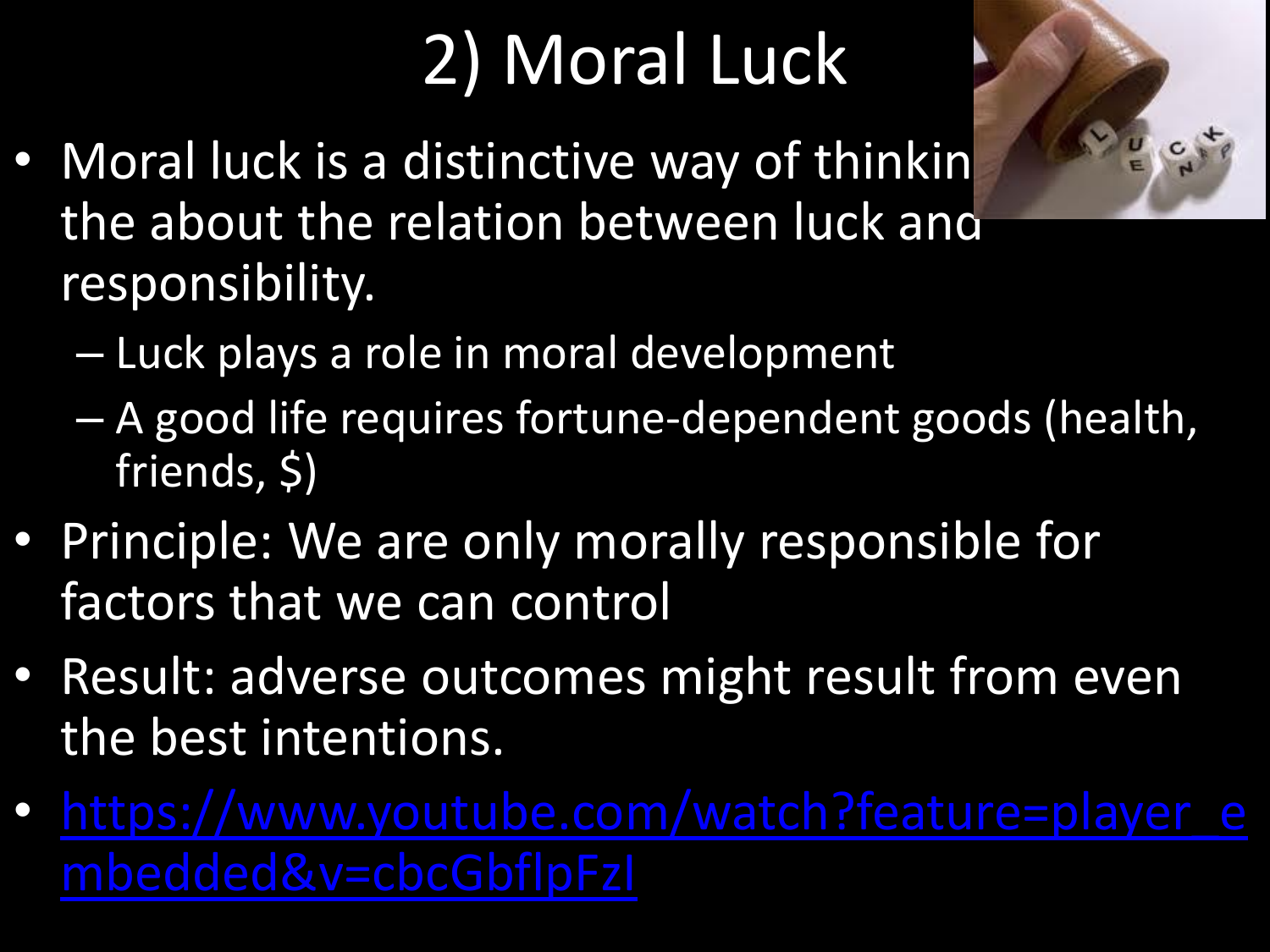# 3) Weak vs. Strong Sustainability

Different perspectives about the of nature…



### Weak sustainability:

natural capital can be used up as long as it is converted into manufactured capital of equal value.

### Strong sustainability:

• The existing stock of natural capital must be maintained and enhanced because the functions it performs cannot be duplicated by manufactured capital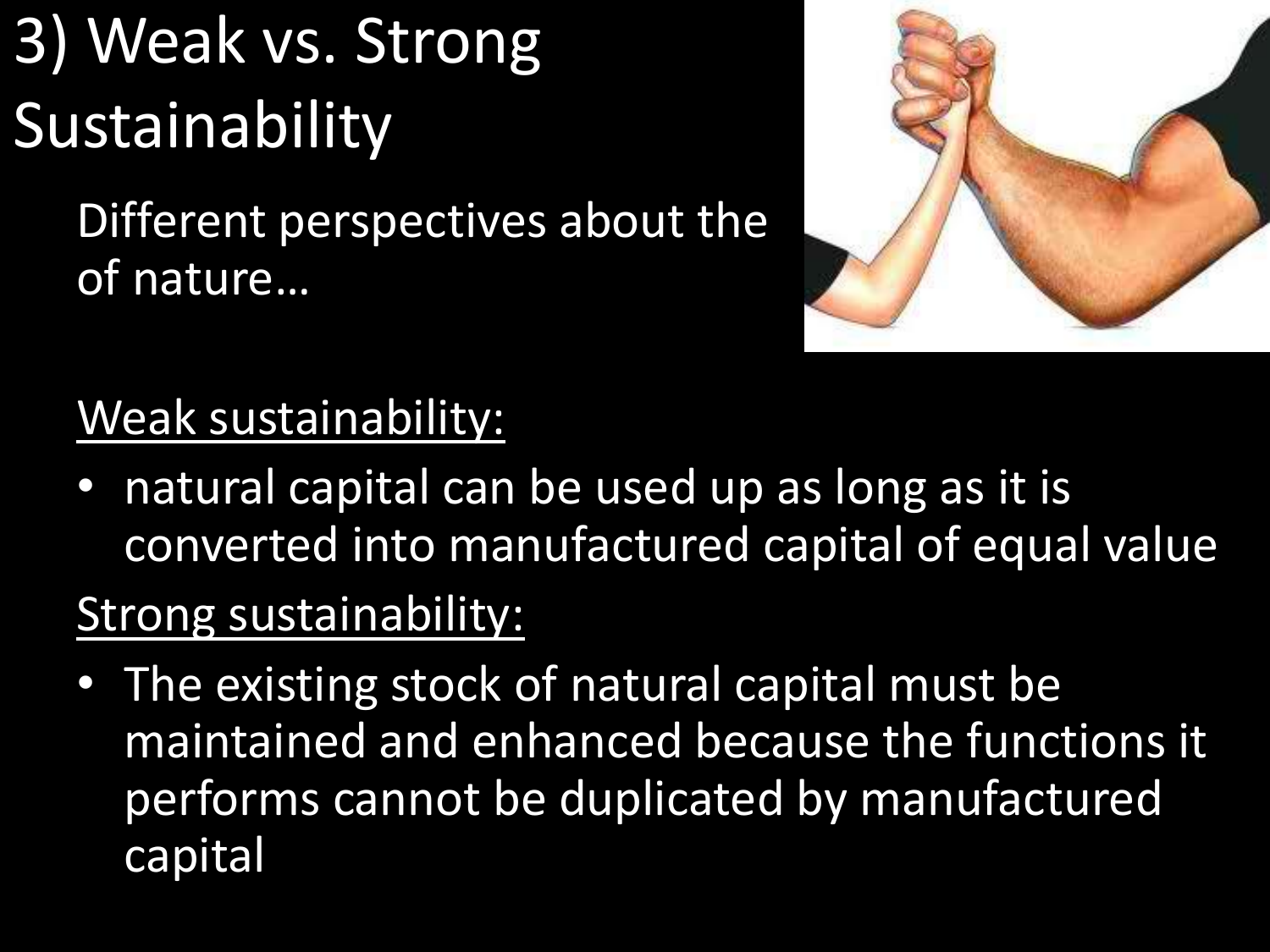## 4) Environmental Externalities

• The cost or benefit that affects a party who did not choose to incur the cost or benefit



• https://www.youtube.com/watch?feature=pla yer\_embedded&v=IH7Zv-6ZF5s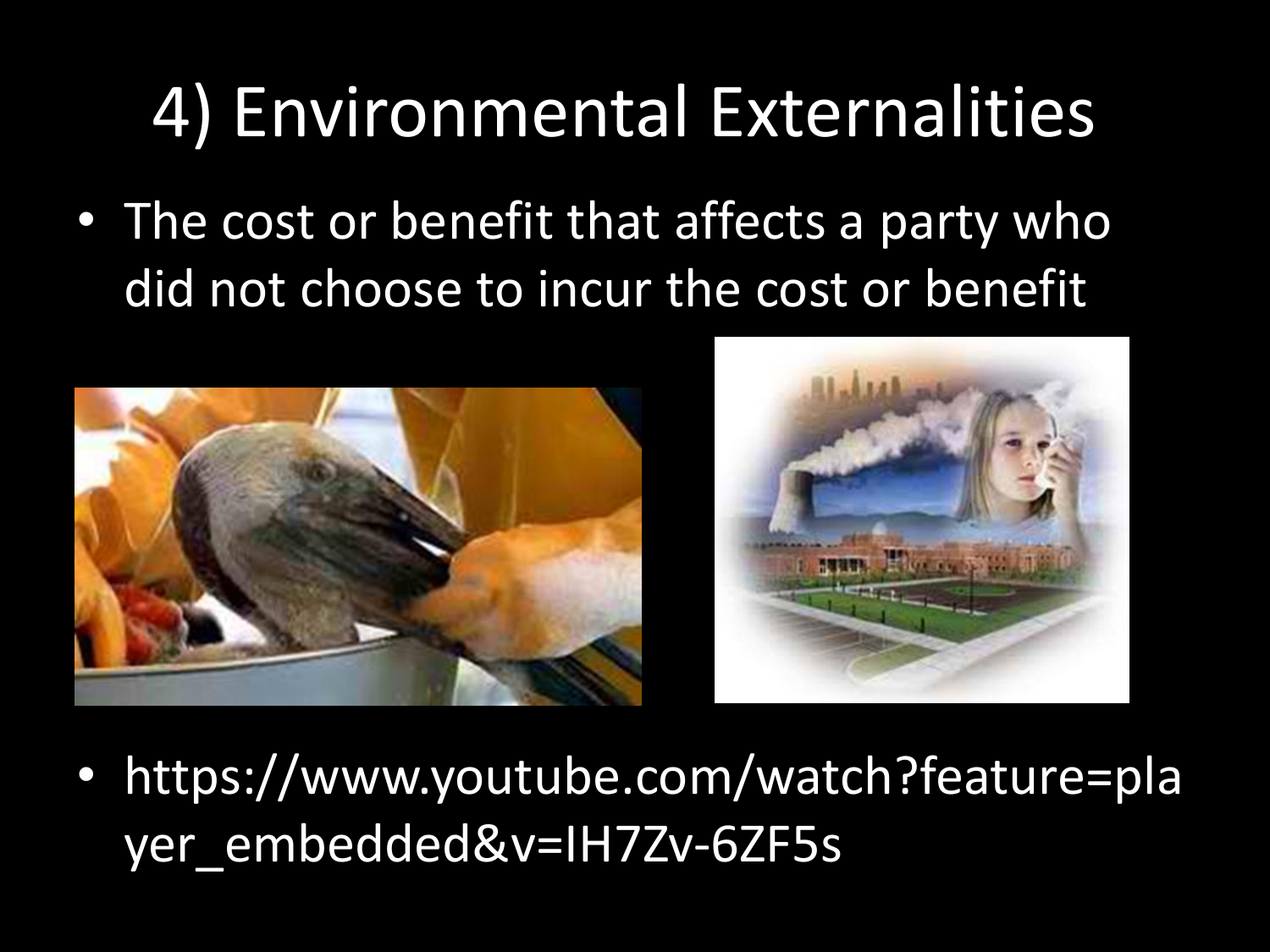# Class Activity

- Break up into project groups
- Brainstorm how **your group project** relates to the sustainability ethics challenges we discussed today.
- **Pick two** (intergenerational equity, moral luck, weak vs. strong sustainability, environmental externalities) and create post on Top Hat for each choice